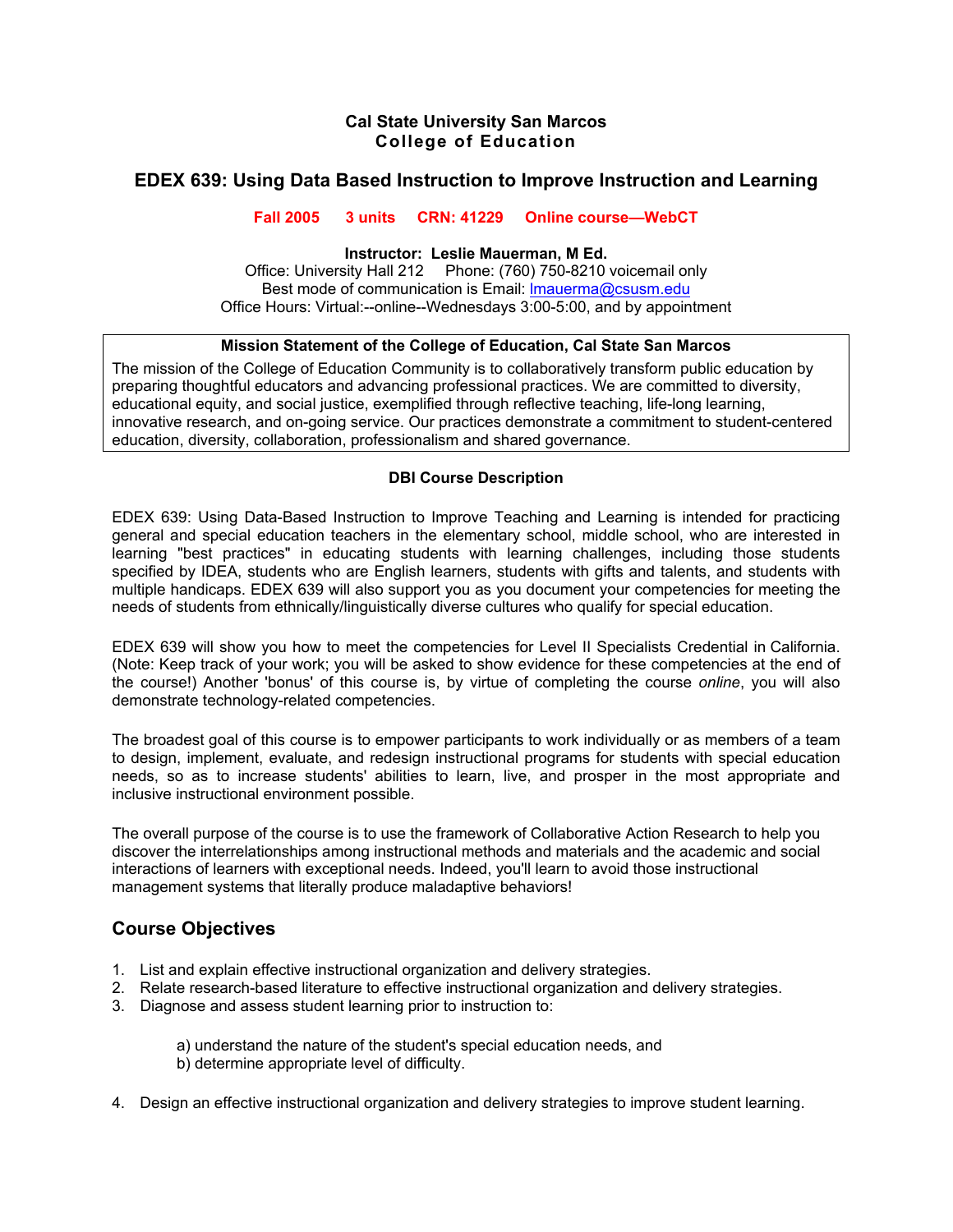- 5. Design a measurement system to:
	- a) assess a special student's learning during instruction,
	- b) monitor student progress,
	- c) make data-based decisions,
	- d) alter instructional strategies as needed, and
	- e) summarize results using a professional reporting system.

## **Required Readings**

Selected sections of Lovitt (2000) will be assigned along with abstracts of research related to a variety of effective teaching practices. Abstracts by Ann Nevin, Jacque Thousand, and Toni Hood are available: Effective Teaching Abstracts

As professional educators, there is an expectation that course participants will continue to select and compile other sources (favorite web sites, movies, videos, curriculum materials, and textbooks) to enhance their growth in areas of personal interest to them.

 **\*Lovitt, Thomas. (2000).** *Preventing School Dropouts.* **Austin, TX: PRO-ED. ISBN 0-89079- 824-9.** 

*This book is selected because of its wide range of examples of applying researched best practices to various academic subjects*.

\* **Sagor, Richard. (1992).** *How to Conduct Collaborative Action Research.* **Alexandria, VA: Association for Supervision and Curriculum Development. ISBN 0-87120-201-8.** 

*This book is selected because of its wide range of examples of action research in schools and communities.* 

#### **\* Lovitt's APPENDIX A**

*(Note: This appendix is only available in our 639 WebCT course. It is not available in the bookstore. Please print a copy of Appendix A.)*

## **Infused Competencies**

#### **Authorization to Teach English Learners Senate Bill (SB) 2042**

This credential program has been specifically designed to prepare teachers for the diversity of languages often encountered in California public school classrooms. The authorization to teach English learners is met through the infusion of content and experiences within the credential program, as well as additional coursework. Students successfully completing this program receive a credential with authorization to teach English learners. See "Authorization to Teach English Learners Competencies." (Approved by CCTC in SB 2042 Program Standards, August 02)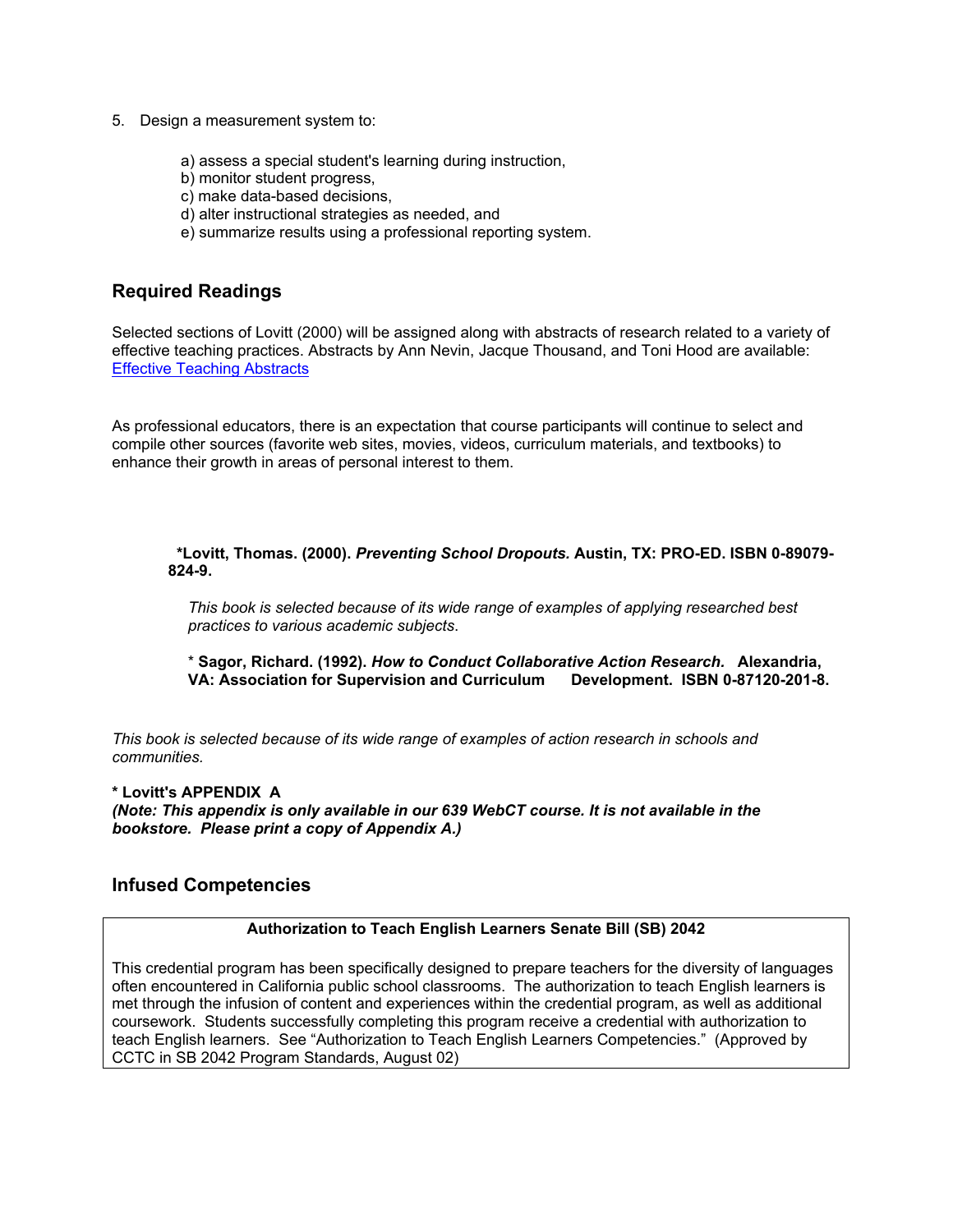#### **Special Education**

Consistent with the intent to offer a seamless teaching credential in the College of Education, this course will demonstrate the collaborative infusion of special education competencies that reflect inclusive educational practices.

#### **Technology**

This course infuses technology competencies to prepare our candidates to use technologies, emphasizing their use in both teaching practice and student learning. Candidates are expected to use technology as part of their professional practice, as well as to research the topics discussed in this course.

#### **Accommodation for Disabilities**

Students requiring reasonable accommodations need to contact Disabled Student Services in order to make the necessary arrangements. This organization is located in Craven Hall, room 5025a, and can be reached by telephone at (760) 750-4905 or (760) 750-4909 (TDD users).

#### **COE Attendance Policy**

Due to the dynamic and interactive nature of courses in the College of Education, all students are expected to attend all classes and participate actively. At a minimum, students must attend more than 80% of class time, or s/he may not receive a passing grade for the course at the discretion of the instructor. Individual instructors may adopt more stringent attendance requirements. Should the student have extenuating circumstances, s/he should contact the instructor as soon as possible.

#### **HOW MUCH TIME WILL I SPEND EACH WEEK ON THIS COURSE?**

#### **The EDEX 639 Online Graduate Course Attendance Policies**

The EDEX 639: Using Data Based Instruction is an online course. It is a graduate class offered by the College of Education at CSUSM. It carries the same responsibilities for graduate level work as any campus-based class. Candidates for the M. Ed. and Level II Education Specialist credential are expected to attend class (at least 3 hours per week).

The online analog of class attendance is comprised of composing and submitting essays to address Focus Questions in the Private Mail system to the instructors on a weekly basis; Substantive class discussion on topics as shown by Postings to the Discussion Board; Completion of Modules according to the Course Schedule; and visits to the lectures provided within the course.

M. Ed. and Level II Education Specialist candidates are also expected to prepare essay responses that show integration of course lectures, relevant aspects of the textbooks required for class, and selected (by the candidate) relevant research articles in web-based and print-based journals. The time commitment for such preparation at the graduate school level is typically calculated as about 2-3 hours of study time for each hour of credit each week. That translates to about 4-6 hours of preparation time for a 3-credit-hour class.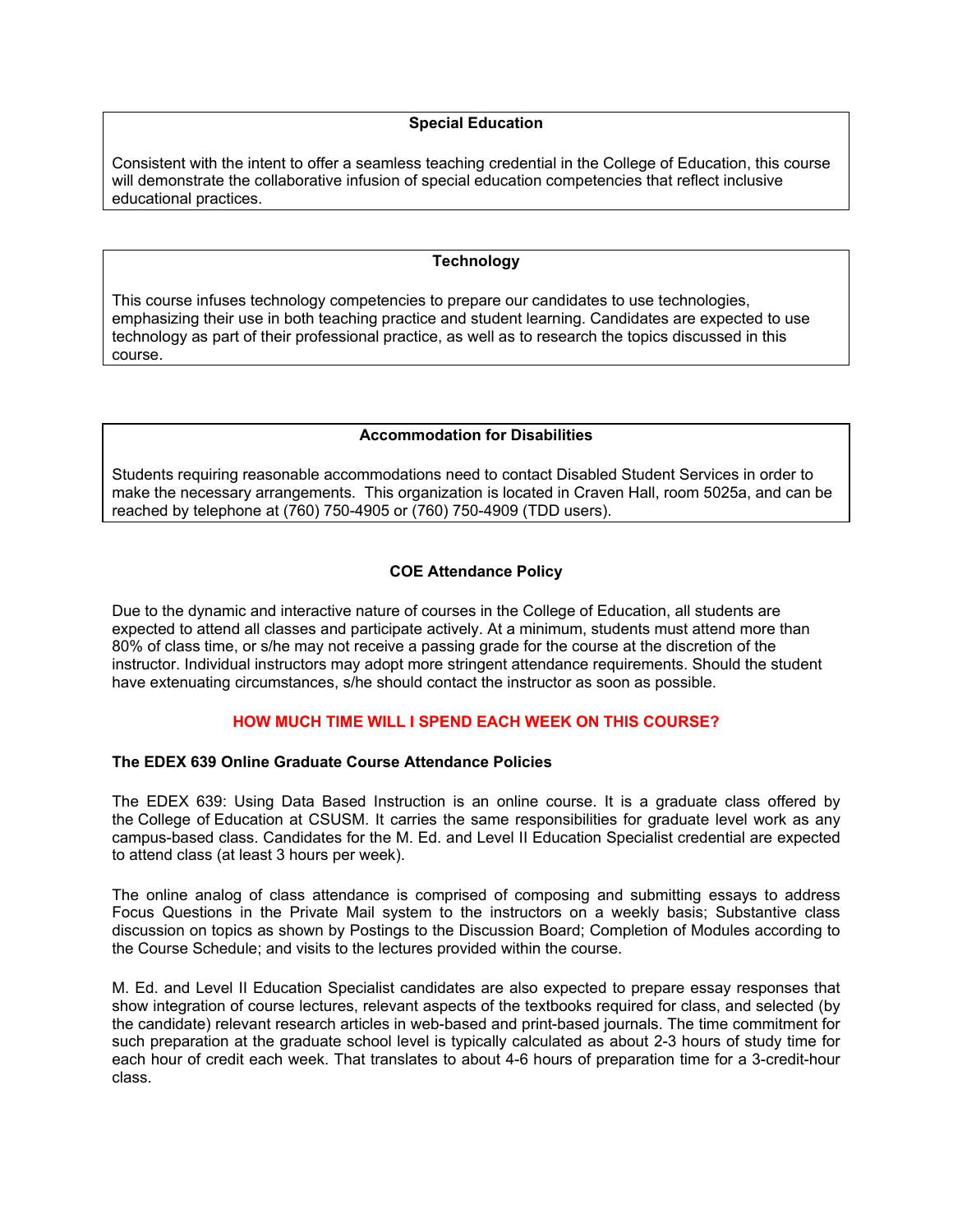M. Ed. and Level II Education Specialist candidates are also expected to prepare essay responses that show integration of course lectures, relevant aspects of the textbooks required for class, and selected (by the candidate) relevant research articles in web-based and print-based journals. The time commitment for such preparation at the graduate school level is typically calculated as about 2-3 hours of study time for each hour of credit each week--that translates to about 4-6 hours of preparation time for a 3-credit-hour class.

# **Outcomes-Based Instruction**

The emphasis in EDEX639 is on *outcomes*. The instructors rely on a mastery teaching/learning process, and are available to coach and teach explicitly how to write essays at the graduate level. Candidates have opportunities to revise and resubmit their essays within the allotted semester time limits, based on corrective and substantive critiques from the instructors. However, the policy (adopted in 1992) is that M. Ed. and Level II Education Specialist credential candidates must attend 80%-100% of their class sessions in order to receive credit in their graduate program. Thus, if there is no substantial evidence documenting online participation at the 80-100% level, then candidates may not receive a passing grade (no matter how excellent actual outcomes are).

# **Attendance Guidelines**

For EDEX639 online, the following guidelines will apply:

If *attendance* is between 80-100%, then the highest grade the participant can earn is **A**.

If *attendance* is between 70-79%, then the highest grade the participant can earn is a **B.**

If *attendance* is between 60-69%, then the highest grade the participant can earn is a **C.**

If *attendance* is less than 59%, the grade is an **F**.

# **Teacher Performance Expectations (TPEs) for EDEX 639**

**TPE 2** *Monitoring Student Learning During Instruction***:** Determining student progress toward achieving the state-adopted academic content standards; Using instructional strategies and techniques to support students' learning

**TPE 6D** *Special Education***:** Developing modifications and adaptations in curriculum assessment and instruction for students with special needs

**TPE 9** *Instructional Planning***:** Establishing academic learning goals; connecting academic content to the students' backgrounds, needs, and abilities; selecting strategies/activities/materials/resources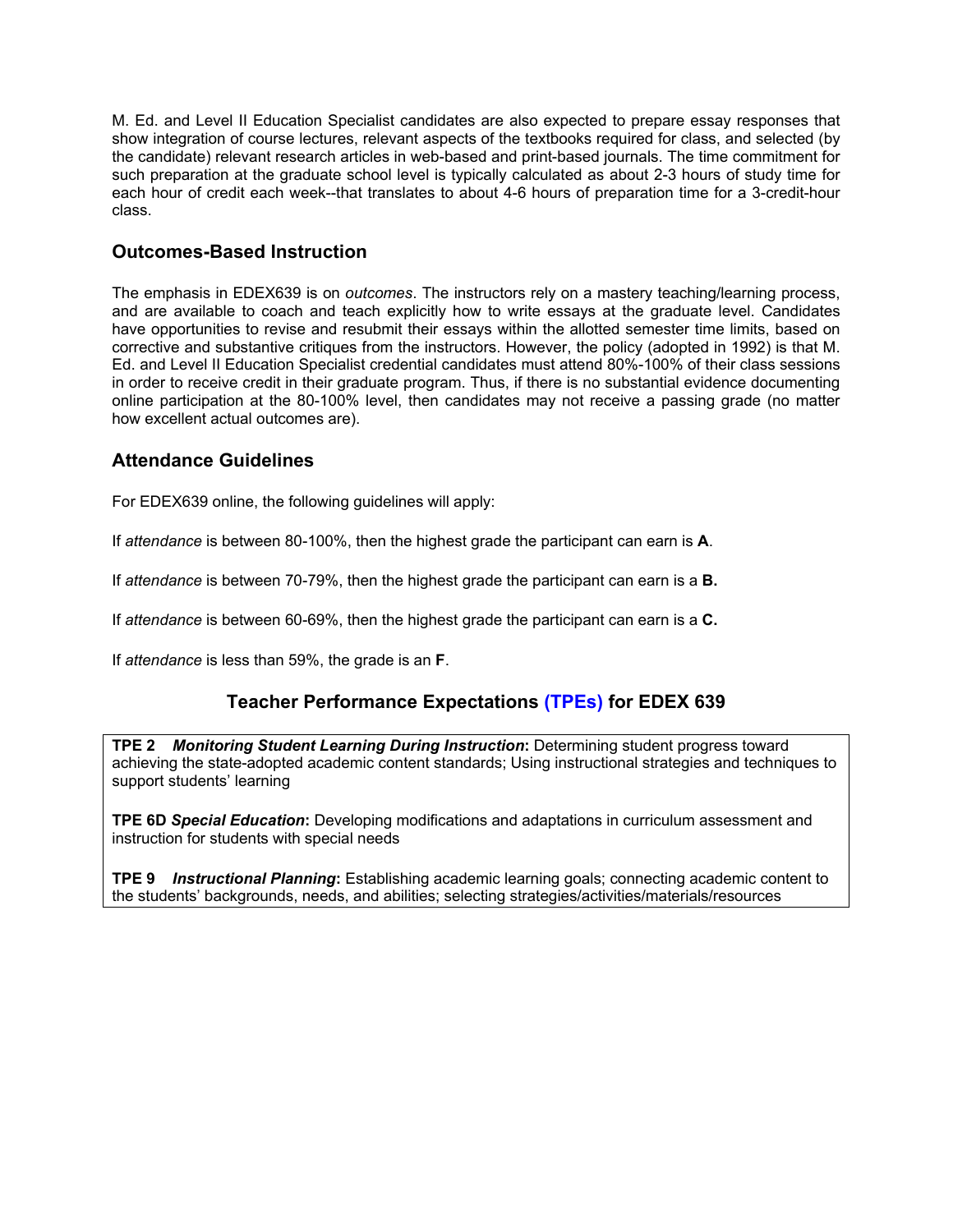# **Tentative Course Schedule for EDEX 639 Fall 2005**

**Key: DB**= Discussion Board **PM**= Private Mail **SHP**= Student Homepage

|                                 | <b>Face-to-Face Orientation with instructor and classmates:</b><br>Wednesday, August 31, 2005 from 5:30 -8:15 PM<br>(Location: CSUSM, SCI-2, Rm. 302)                                                                                                                                                                                                                         |
|---------------------------------|-------------------------------------------------------------------------------------------------------------------------------------------------------------------------------------------------------------------------------------------------------------------------------------------------------------------------------------------------------------------------------|
| <b>Week of 8/31/05</b>          | Before you begin                                                                                                                                                                                                                                                                                                                                                              |
| <b>Week 1 Checklist A</b>       | 1. Register; Know your USERNAME & PASSWORD                                                                                                                                                                                                                                                                                                                                    |
| 1. $\qquad$                     | 2. Attend Orientation 8/31/05 at 5:30 pm: SCI-2, Rm. 302                                                                                                                                                                                                                                                                                                                      |
| 2.                              | 3. Purchase your textbooks.                                                                                                                                                                                                                                                                                                                                                   |
| 3.                              | 4. Log onto the NEW Online Orientation found on the WebCT log-on                                                                                                                                                                                                                                                                                                              |
| 4.                              | page. The webmasters have created this so you can access HELP<br>about anything at any time!!                                                                                                                                                                                                                                                                                 |
| 6.                              | 5. Review Course Syllabus and Course Modules (? Print)                                                                                                                                                                                                                                                                                                                        |
|                                 | 6. Print a copy of this schedule (A really good idea! Hang it near your                                                                                                                                                                                                                                                                                                       |
|                                 | computer for quick reference!)                                                                                                                                                                                                                                                                                                                                                |
|                                 | Now you are ready to begin!                                                                                                                                                                                                                                                                                                                                                   |
|                                 |                                                                                                                                                                                                                                                                                                                                                                               |
| <b>Week 1 Checklist B</b><br>1. | 1. Post Brief Autobiography (2-3 paragraphs) to Discussion Board<br>(DB): "Data About Me"<br>2. Read and complete <b>Module 1</b> (3 points)                                                                                                                                                                                                                                  |
| 2.                              | Read/Print Appendix A: Monitoring Approaches<br>3.                                                                                                                                                                                                                                                                                                                            |
| 3.                              | 4. Read Sagor Text (Yes, ALL of it! It's short!)                                                                                                                                                                                                                                                                                                                              |
| 4.                              | 5. Read Collaborative Action Research Introduction                                                                                                                                                                                                                                                                                                                            |
| 5.<br>6.<br>7.<br>8.            | Begin the NIH Module (Ignore the reference to "Cancer" and<br>6.<br>proceed according to steps given. You are registering as a new<br>participant. (Click "New User Registration" on the bottom left.<br>Proceed as directed.)<br>http://cme.cancer.gov/clinicaltrials/learning/humanparticipant-<br>protections.asp<br>7. Submit/Post Focus Questions #1 (Private Mail = PM) |
|                                 | 8. Post Professional Contribution #1: (DB) (2 points)                                                                                                                                                                                                                                                                                                                         |
|                                 |                                                                                                                                                                                                                                                                                                                                                                               |
|                                 |                                                                                                                                                                                                                                                                                                                                                                               |
| Week of 09/07/05                | Read Lovitt text (Chapters 1-4)<br>1.                                                                                                                                                                                                                                                                                                                                         |
|                                 | Read and complete <b>Module 2</b> (PM) (3 points)<br>2.                                                                                                                                                                                                                                                                                                                       |
| <b>Week 2 Checklist</b>         | Post thorough description of YOU as a Teacher to your Homepage<br>3.                                                                                                                                                                                                                                                                                                          |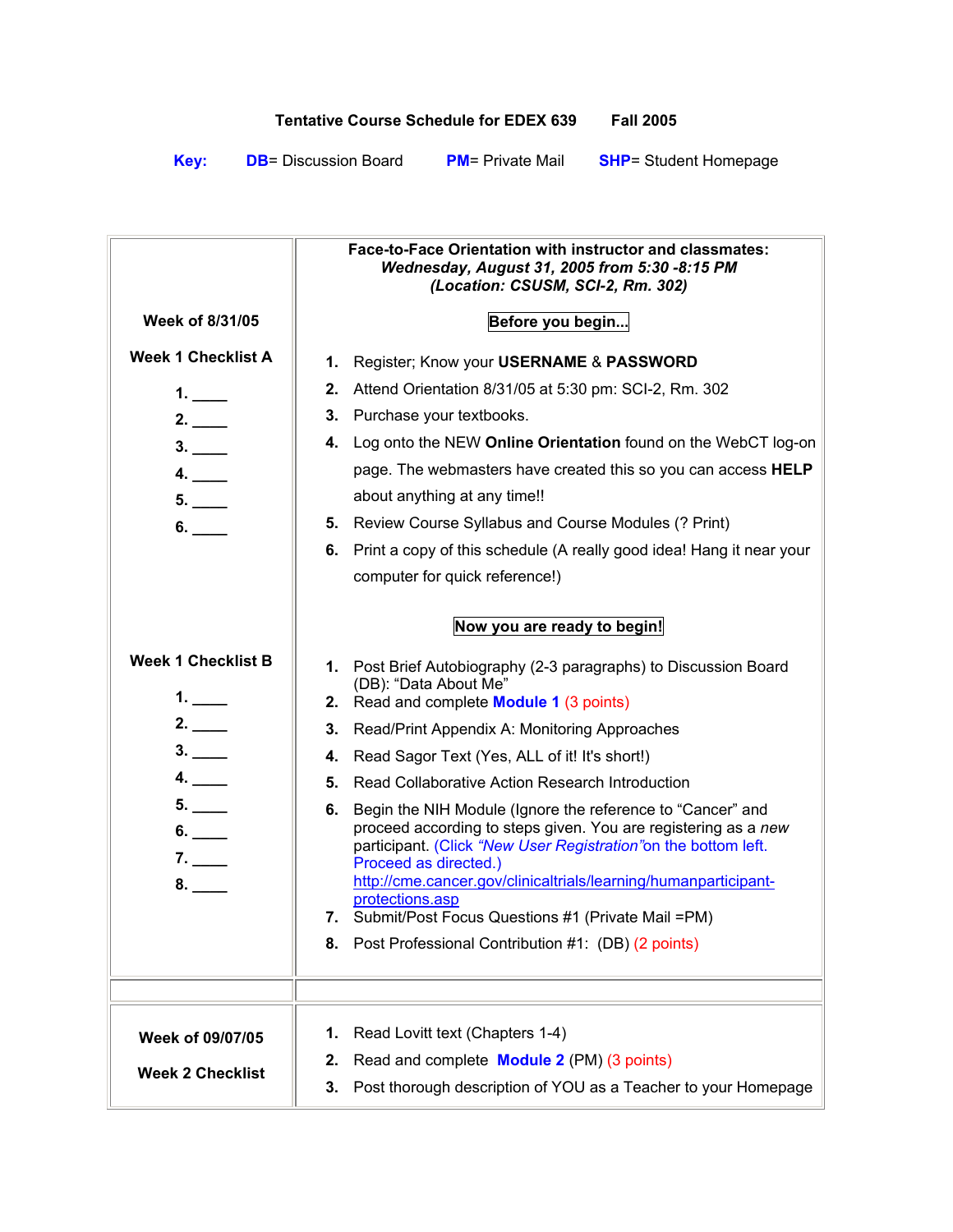| 1.<br>2.<br>4.<br>5.<br>6.<br>7.                                          | (SHP)<br>4. Post Description of Setting and Collaborative Experiences to your<br>Homepage (SHP)<br>Post thorough description of the ages/grade levels (academic and<br>5.<br>placement) of your students on your Homepage (SHP)<br>6. Continue NIH Module until Certificate of Completion is achieved<br>this week. Print one copy for your Portfolio for EDEX 661. Send a<br>copy to instructor. (Attach in Private Mail/PM)<br>7. Submit/Post Focus Question Responses (PM) |
|---------------------------------------------------------------------------|-------------------------------------------------------------------------------------------------------------------------------------------------------------------------------------------------------------------------------------------------------------------------------------------------------------------------------------------------------------------------------------------------------------------------------------------------------------------------------|
| Week of 09/14/05<br><b>Week 3 Checklist</b><br>1.<br>2.<br>3.<br>4.<br>5. | Read Lovitt Text (Chapters 5-8)<br>1.<br>Post Description of your Curriculum to your Homepage (SHP)<br>2.<br>Post Philosophy of Instructional Management to your SHP<br>3.<br>Don't forget: Make a copy of NIH Certificate of Completion for your<br>4.<br>own records. (Send a copy to your Instructor ASAP.)<br>5. Complete Evaluation of Web Resource #1 (DB) (2 points)                                                                                                   |
| Week of 09/21/05<br><b>Week 4 Checklist</b><br>1. $\_\_$<br>4.<br>6.      | Read Lovitt Text (Chapters 5-8)<br><b>Module 3: Read &amp; Complete (3 points)</b><br>2.<br>Submit/Post Focus Question #3 (PM)<br>3.<br>Post descriptions of learners & and their instructional needs on<br>4.<br>Homepage (SHP)<br>Post professionally written description of learner for your DBI<br>5.<br>project on Homepage (SHP)<br>6. Post academic behavior to be changed on Homepage (with CA<br>Standards!) (SHP)                                                   |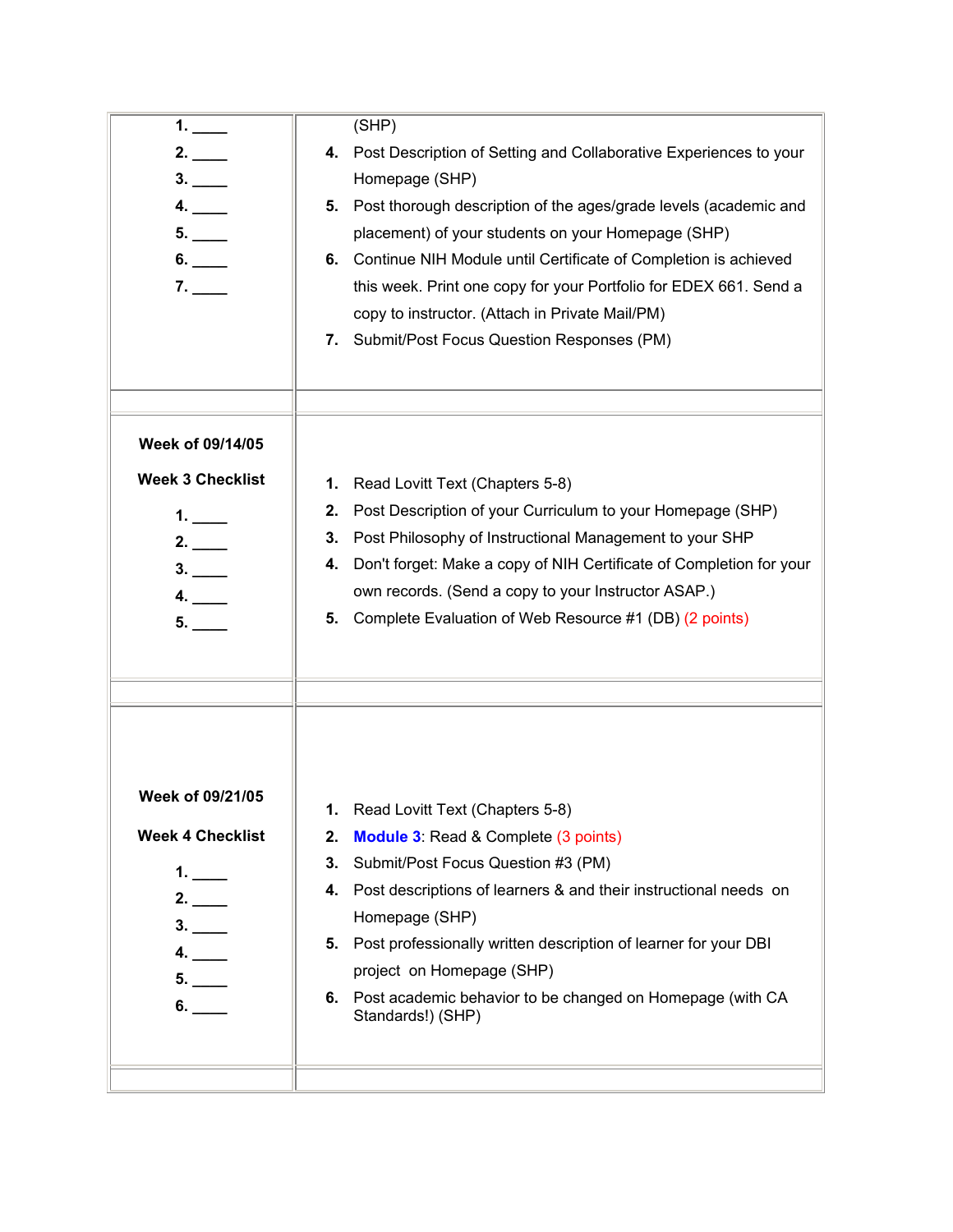| Week of 09/28/05                            |                                                                                              |
|---------------------------------------------|----------------------------------------------------------------------------------------------|
| <b>Week 5 Checklist</b>                     |                                                                                              |
| 1.                                          | 1. Read Lovitt Chapters 9-12                                                                 |
| 2.                                          | <b>Module #4: Read and Complete (3 points)</b><br>2.                                         |
| 3.                                          | 3. Submit/Post Focus Questions for Module #4 (PM)                                            |
| 4.                                          | 4. Post Monitoring Approaches (SHP)                                                          |
| 5.                                          | 5. Post Professional Contribution #2 (DB) (2 points)                                         |
|                                             |                                                                                              |
| Week of 10/05/05<br><b>Week 6 Checklist</b> | 1. Read Lovitt Chapters 13-16                                                                |
|                                             | 2. Collect and organize data                                                                 |
| 1.                                          | 3. Verify that Lovitt's monitoring system 'works'                                            |
| 2.<br>3.                                    | 4. Post Evaluation of Web-based Resources (DB) (2 points)                                    |
| 4.                                          |                                                                                              |
|                                             |                                                                                              |
| Week of 10/12/05                            |                                                                                              |
| <b>Week 7 Checklist</b>                     | 1. Module #5: Read and Complete (3 points)                                                   |
|                                             | 2. Submit/Post Focus Questions for Module #5 (SHP)                                           |
|                                             | 3. Continue Data Collection                                                                  |
| 3.                                          | 4. Post ABCs and Es of DBI (SHP)                                                             |
| 4.                                          | Notify instructor in PM when you have posted to SHP<br>5.                                    |
| 5.                                          |                                                                                              |
|                                             |                                                                                              |
|                                             |                                                                                              |
| Week of 10/19/05                            | No assignments due this week.                                                                |
| <b>Week 8 Checklist</b>                     | 1. Continue your data collection.                                                            |
| 1. $\_\_$                                   | Instructor is at an Education Conference in Amsterdam. Internet<br>access may be unreliable. |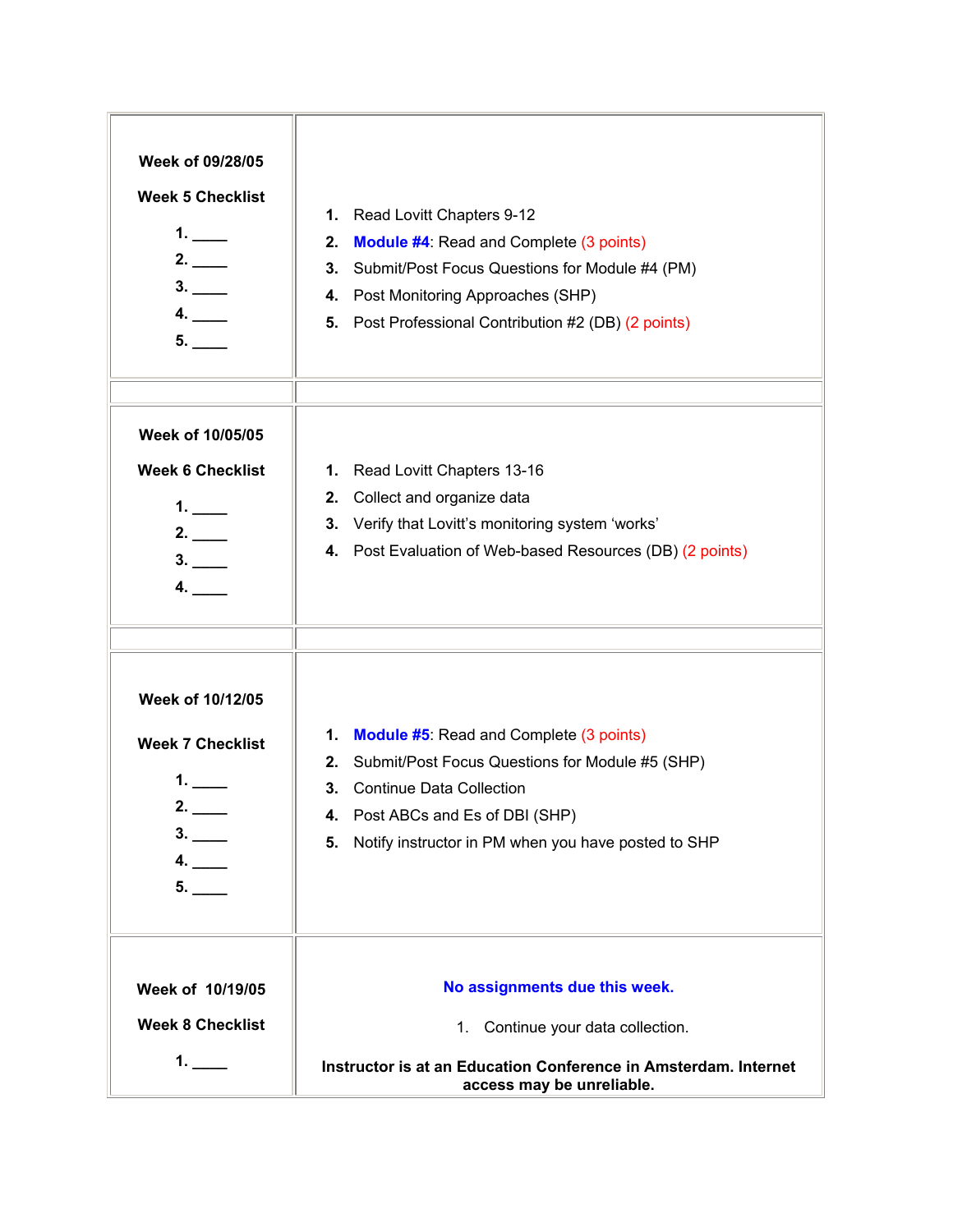| Week of 10/26/05<br><b>Week 9 Checklist</b><br>1. $\_\_$<br>2.<br>3.<br>4.<br>5.<br>6. | 1.<br><b>Module #6:</b> Read and Complete (3 points)<br>Submit/Post Focus Questions for Module #6 (PM)<br>2.<br>3.<br>Continue data collection and analysis<br>Implement Interventions<br>4.<br>5.<br>Monitor Progress (Using at least one of Lovitt's Monitoring<br>Approaches)<br>6. Post Evaluation of Web-based Resources #3 (2 points)                                                                                                                                                                                       |
|----------------------------------------------------------------------------------------|-----------------------------------------------------------------------------------------------------------------------------------------------------------------------------------------------------------------------------------------------------------------------------------------------------------------------------------------------------------------------------------------------------------------------------------------------------------------------------------------------------------------------------------|
| Week of 11/02/05<br><b>Week 10 Checklist</b><br>1.<br>2.<br>3.<br>4.<br>5.<br>6.       | <b>Module #7:</b> Read and Complete (3 points)<br>1.<br>2. Continue Data Collection!<br>3. Submit Focus Questions for Module #7 (PM)<br>4. Submit Data-Based Decisions and Reporting Progress (SHP)<br>Prepare data; proofread & edit SHP for discussion with instructor<br>5.<br>on Wednesday.<br>6. DBI FACE-TO-FACE GROUP CONFERENCES<br><b>WHERE:</b> Cal State San Marcos / SCI-2, Rm. 302<br><b>WHEN:</b> Wednesday, 11/9/05 from 5:30-8:15 PM<br><b>BRING WHAT:</b> Samples of your data + Copy of<br>your NIH Certificate |
| Week of 11/09/05<br><b>Week 11 Checklist</b><br>1.<br>2.<br>4.<br>5.                   | Continue Data Collection!<br>1.<br><b>Module #8:</b> Read and Complete (3 points)<br>2.<br>Submit Focus Questions for Module #8 (PM)<br>3.<br>Post changes in My As, Cs, and Es (SHP)<br>4.<br>Redesign DBI, if necessary<br>5.<br>Post Professional Contribution #3 (DB) (2 points)<br>6.                                                                                                                                                                                                                                        |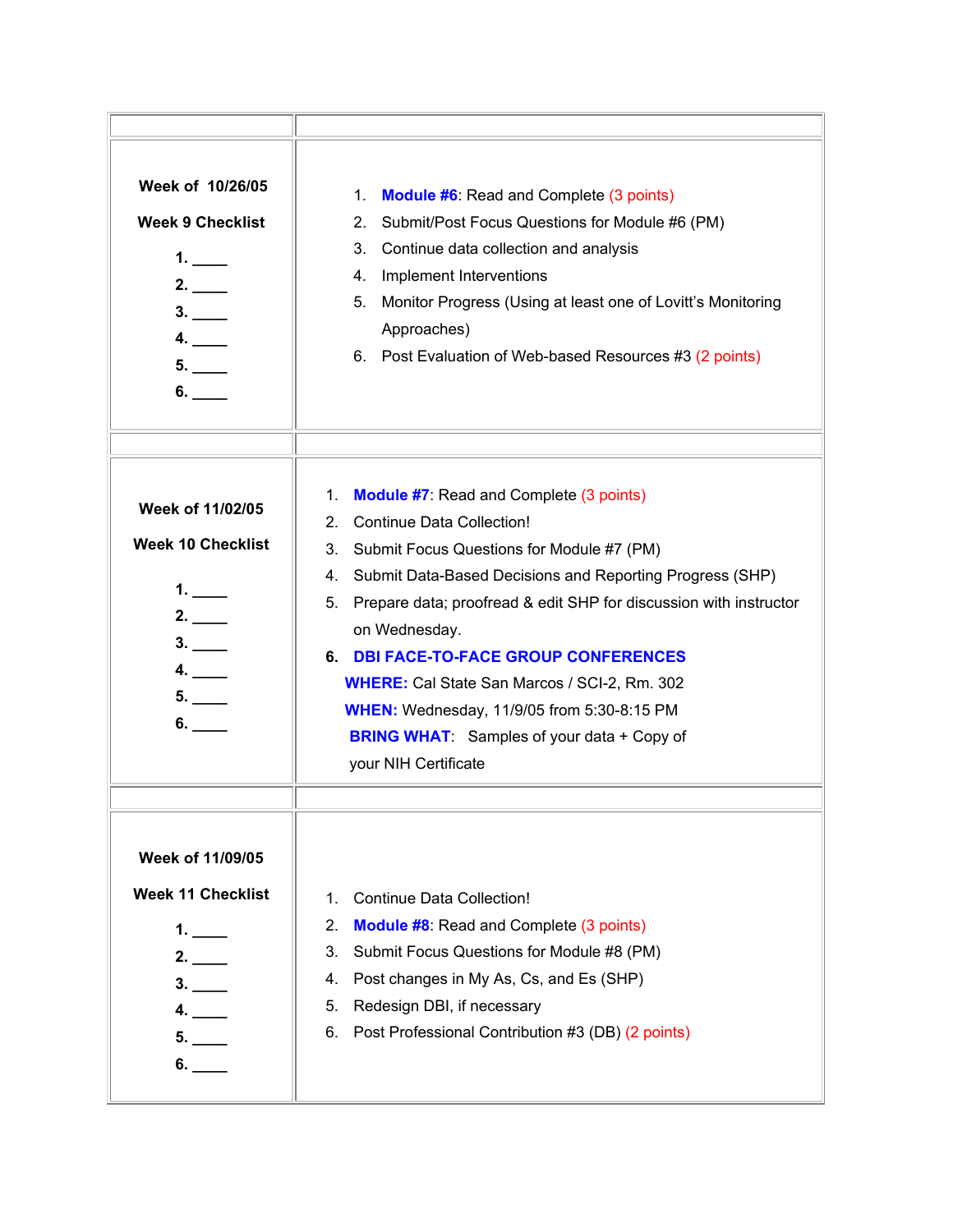| Week of 11/16/05<br><b>Week 12 Checklist</b><br>1.<br>2. $\qquad$<br>3. | Continue data collection and analysis<br>1.<br>Edit Homepage (SHP) of 1 classmate.<br>2.<br>Communicate via Private Mail to classmate upon completion.<br>3.<br>4. Review edits made to your SHP.                                                                                                                                                                       |
|-------------------------------------------------------------------------|-------------------------------------------------------------------------------------------------------------------------------------------------------------------------------------------------------------------------------------------------------------------------------------------------------------------------------------------------------------------------|
| Week of 11/23/05<br><b>Week 13 Checklist</b><br>1.<br>2.                | 1. Continue data collection and analysis<br>2. Post Evaluation of Web-based Resources #4 (DB)<br>(2 points)                                                                                                                                                                                                                                                             |
| Week of 11/30/05<br><b>Week 14 Checklist</b><br>1.<br>2.<br>4.          | Continue data collection and analysis<br>1.<br><b>Continue ABC Analysis</b><br>2.<br>3. Post Professional Contribution #4 (DB) (2 points)<br>Post Evaluation of Web-based Resources #5 (DB) (2 points)<br>4.                                                                                                                                                            |
| Week of 12/07/05<br><b>Week 15 Checklist</b><br>1.<br>2.<br>3.          | <b>Module #9:</b> Read and Complete (3 points)<br>1.<br>Submit/Post Focus Questions for Module #9 (PM)<br>2.<br>Post Executive Summary (SHP)<br>3.<br>Post Professional Contribution #5 (DB) (2 points)<br>4.<br>Continue data collection and analysis<br>5.<br><b>Continue ABC Analysis</b><br>6.<br><b>CAR/DBI Professional Poster Session &amp; Roundtable</b><br>7. |